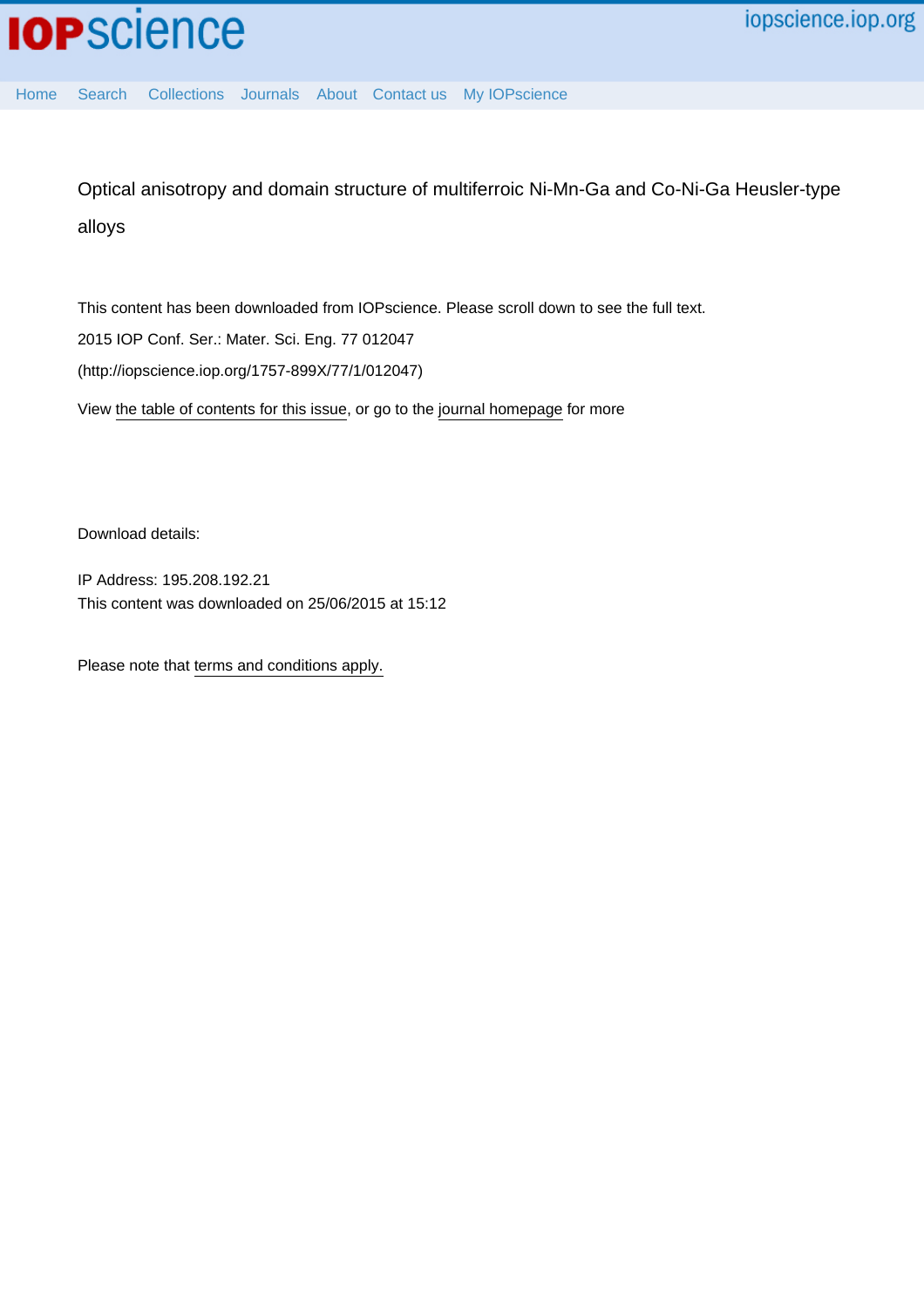IOP Conf. Series: Materials Science and Engineering **77** (2015) 012047 doi:10.1088/1757-899X/77/1/012047

# **Optical anisotropy and domain structure of multiferroic Ni-Mn-Ga and Co-Ni-Ga Heusler-type alloys**

## **A I Ivanova<sup>1</sup> , O V Gasanov,<sup>1</sup> E I Kaplunova<sup>1</sup> , E T Kalimullina<sup>2</sup> , A B Zalyotov<sup>3</sup>and R M Grechishkin**1,4

<sup>1</sup>Tver State University, 170100 Tver, Russia

<sup>2</sup>Institute of Radio Engineering and Electronics of RAS, 125009 Moscow, Russia <sup>3</sup>Tver State Medical Academy, 170001 Tver, Russia <sup>4</sup>National University of Science and Technology "MISIS", 119049 Moscow, Russia

e-mail: alex.ivanova33@yandex.ru

**Abstract.** A study is made of the reflectance anisotropy of martensitic and magnetic domains in ferromagnetic shape memory alloys (FSMA) Ni-Mn-Ga and Co-Ni-Ga. The reflectance of metallographic sections of these alloys was measured in the visible with the aid of standard inverted polarized light microscope with a 360° rotatable specimen stage. Calculations are presented for the estimation of image contrast values between neighboring martensite twins. Qualitative and quantitative observations and angular measurements in reflected polarized light proved to be useful for the analysis of specific features of the martensite microstructure of multiferroic materials.

#### **1. Introduction**

Ferromagnetic shape memory Heusler-type alloys Ni-Mn-Ga and Co-Ni-Ga are a relatively new class of ferroic materials which may change their shape and magnetization by a magnetically induced martensite transformation or by a magnetically induced reorientation of martensite twin structure [1- 3]. The behaviour of these materials is determined by the magnetoelastic interaction of correlated ensembles of structural (martensite) and ferromagnetic domains. The details of this interaction in real materials depend on a large number of microstructural parameters and crystal defects [4-6]. In this view it is important to gain detailed experimental information on both static configurations of coexisting martensite and magnetic domain structure (DS) and their dynamic behavior under the action of external magnetic, mechanical and thermal influences.

The studies of the martensite and magnetic domain structure (DS) were attempted by a number of techniques including Bitter patterns [7,8], interference optical microscopy [9], magnetooptic indicator films (MOIF) [10-13], scanning electron microscopy [14], magnetic force microscopy [15], Lorentz transmission electron microscopy and electron holography [16], and some others.

In spite of rather large number of publications the problem of DS observation appeared to be more difficult than expected, so the necessary experimental data are still lacking. This is explained partly by the fact that in addition to the known limitations of existing DS techniques [17] the FSMA put forward a number of additional problems. First of all one faces the situation of revealing in a single experiment the coexisting DS's of different physical origin – martensitic and magnetic. Another problem is the proper preparation of defect-free metallographic sections [4-6]. Even if the FSMA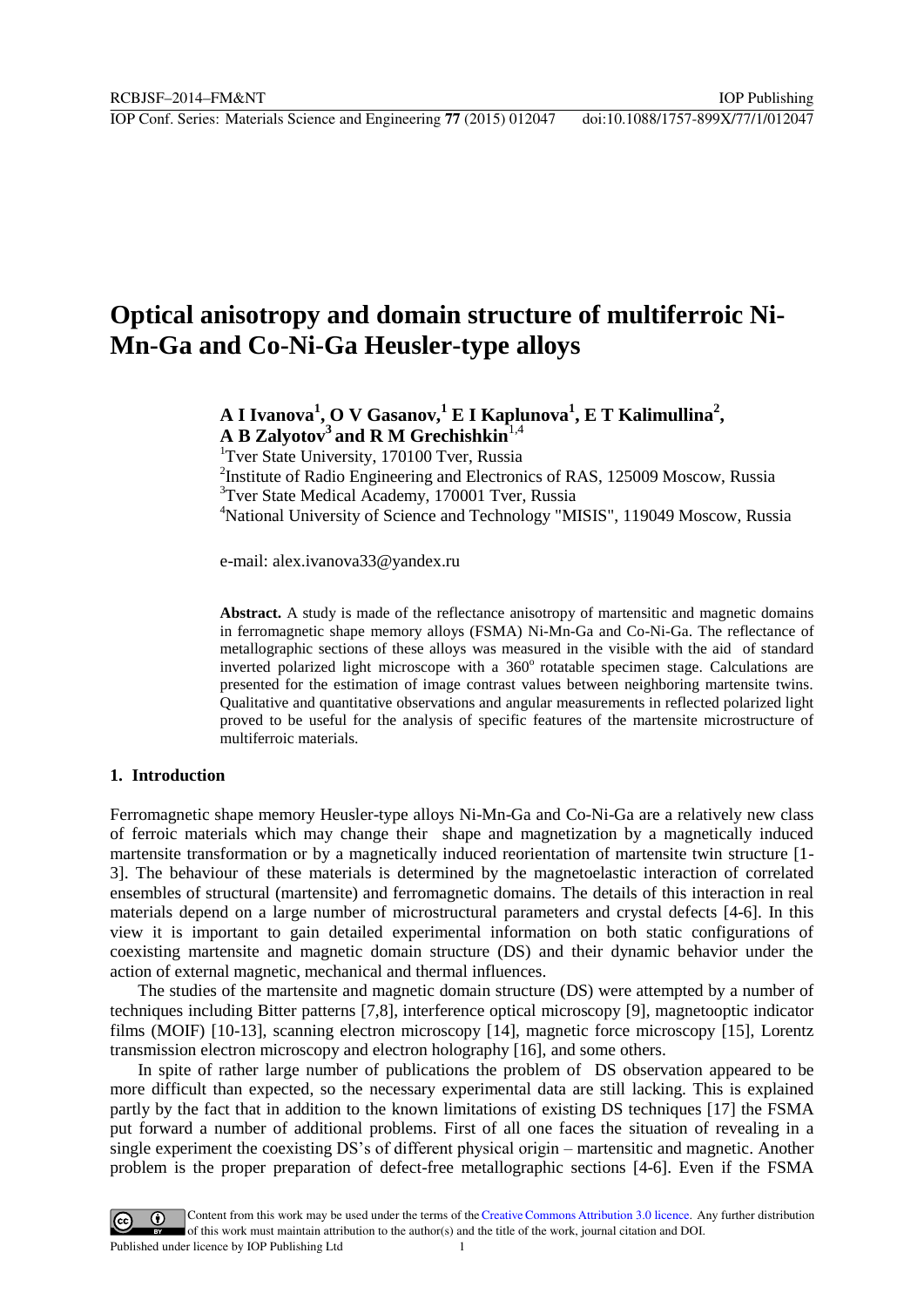IOP Conf. Series: Materials Science and Engineering **77** (2015) 012047 doi:10.1088/1757-899X/77/1/012047

surface is successfully planarized by thorough polishing it readily becomes corrugated during martensite variant rearrangement. Among other peculiarities is the "ghost" martensite-like residual relief observed by optical contrast in a sample heated well above the martensite-austenite phase transition point where no martensite should exist (S J Murray [18]). One more unexpected feature mentioned by Y.Ge et al. is the formation of a relief delineating the magnetic DS and making it observable in ordinary optical microscope even without the use of polarized light illumination [19].

Thinking about the further development of martensite and magnetic DS observation techniques for FSMA our attention was attracted by the polarized light studies of twin structure of optically anisotropic YBaCuO high temperature superconductors [20]. In the present work we examine the possibility of exploiting this technique to the case of MSMA.

#### **2. Experimental**

Polycrystalline samples of the Ni-Mn-Ga and Co-Ni-Ga alloys examined earlier by the method of MOIF [12] were prepared by arc melting in argon followed by vacuum annealing. The composition of the alloys was determined by X-ray energy dispersive microanalysis (Oxford Instruments). Various abrasive, chemico-mechanical and electrolytic polishing were employed to prepare the metallographic sections of the samples. The martensite and austenite start and finish temperatures were estimated by the temperature dependence of AC initial susceptibility. The angular variations of the reflectivity data were measured in the visible with the aid of a silicon photodiode or a CCD video camera (integral and local light intensity studies, respectively) in conjunction with a light polarizing microscope with a  $360^{\circ}$ rotatable specimen stage.

#### **3. Results and discussion**

Figure 1 shows the low magnification grain structure image of a longitudinal cross section of polycrystalline Ni2.12Mn0.88Ga button prepared by ordinary metallographic abrasive polishing routine. The angular orientation of the sample on the specimen stage is arbitrary while analyzer and polarizer of the microscope are set at nearly crossed position. The existence of uniaxial crystallographic texture is clearly evidenced by the elongation of the grains in a direction perpendicular to the copper hearth. Rotation of the sample results in a complicated interplay of the image contrast between the individual grains and (at higher magnifications) martensite twins. At the same time the polarized light observations generally lead to a great enhancement of the images of noninformative artifacts (scratches, etch pits, pores) which may remain unseen under bright field illumination.



**Figure 1.** Grain structure of the longitudinal cross section of polycrystalline  $Ni_{2.12}Mn_{0.88}Ga$  button prepared by arc melting on a copper hearth observed in polarized light

To understand the mechanism of optical polarization contrast formation it is convenient to consider a plane parallel plate splitted into two martensite domains with different optical indicatrices having ellipse projections on the plane of observation with the same semiaxes *n'* and *n''* but different orientation. For such an optical system there is a known solution given by Born and Wolf [21]:

plane of observation with the same semiaxes *n'* and *n''* but different  
tical system there is a known solution given by Born and Wolf [21]:  

$$
I_{1,2} = I_0 \bigg( \cos^2 \theta - \sin(2\varphi \pm \chi) \sin(2\varphi \pm \chi - 2\theta) \sin^2 \frac{\delta}{2} \bigg), \qquad (1)
$$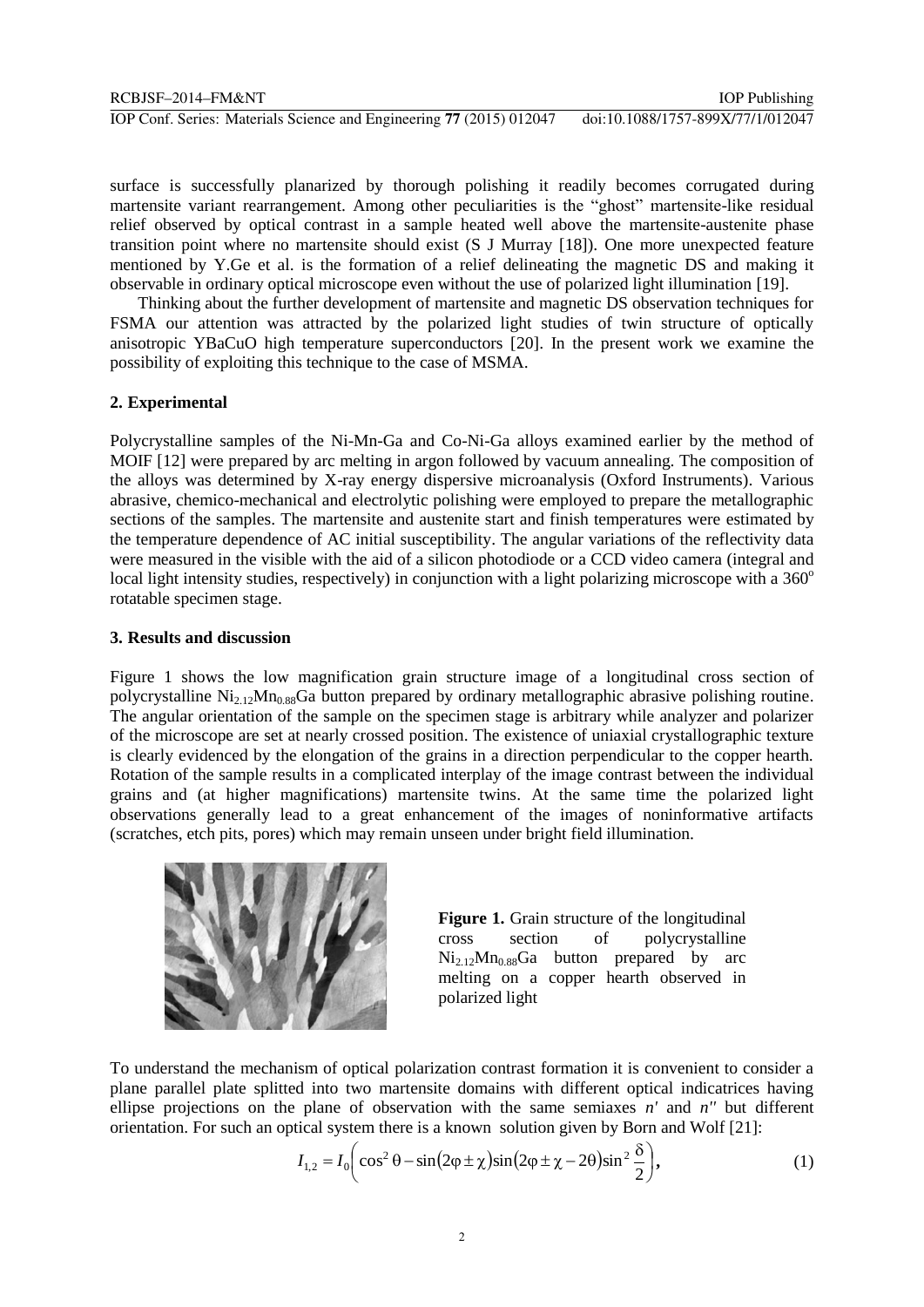where  $\theta$  is the orientation of the transmission axis of the analyzer with respect to the plane of the incident light, and  $\delta$  is the phase difference between the output rays,  $\chi$  is the angle between the large semiaxes of the ellipses. For a plate of thickness *h* the phase difference is  $\delta = 2\pi h (n'' - n') / \lambda$ , where  $\lambda$  is the light wavelength. From this the contrast *C* is written as  $sin(4φ - 2θ)sin 2χ sin<sup>2</sup> \frac{\delta}{2}$  (2) is the light wavelength. From this the contrast *C* is written as

$$
C = \frac{I_1 - I_2}{I_1 + I_2} = \frac{\sin(4\varphi - 2\theta)\sin 2\chi \sin^2 \frac{\delta}{2}}{(\cos 2\theta - \cos(4\varphi - 2\theta)\cos 2\chi)\sin^2 \frac{\delta}{2} - 2\cos^2 \theta}
$$
(2)

It is seen that *C* is zero for the angles  $\varphi$  and  $\theta$  related as  $\theta = 2\varphi - (\pi n/2)$ , thus resulting in fourfold change of the contrast with the rotation of the analyzer by 360° and eight-fold changes for the sample<br>rotation by the same angle:<br> $\sin(4\varphi - 2\theta)\sin 4\omega \sin^2 \frac{\delta}{2}$  (3) rotation by the same angle:

$$
C = \frac{I_1 - I_2}{I_1 + I_2} = \frac{\sin(4\varphi - 2\theta)\sin 4\omega \sin^2 \frac{\delta}{2}}{(\cos 2\theta - \cos(4\varphi - 2\theta)\cos 4\omega)\sin^2 \frac{\delta}{2} - 2\cos^2 \theta}
$$
(3)

To check the predictions of the calculations detailed angular measurements of the light intensities were performed experimentally for a pair of adjacent martensitic variants (twins). Figure 2 shows a local area of a flat sample surface containing the twin made visible by polarized light observation.



**Figure 2.** The optical polariztion contrast during observation of martensite twin in polarized light

The experiments have shown that the contrast between the martensite variants labeled above as 1 and 2 may varies in a regular way. The detailed data of the measurements made in a localized field of view separately for the two adjacent martensite variants are presented by the graphs of figure 3.



**Figure 3.** Dependence of the intensity of the polarized light reflected from two adjacent martensite variants of a  $Ni<sub>2.16</sub>Mn<sub>0.84</sub>Ga sample (curves 1 and 2).$ The points of curves intersection correspond to the condition of zero contrast between the variants.

It is seen from figure 3 that the optical contrast  $C = (I_1 - I_2)/(I_1 + I_2)$  may be set to zero, be maximized or inverted simply by rotation of the sample on the microscope stage. It is also evident that the symmetry of this optical effect differs from that of the magnetooptic polar Kerr or Faraday effect which are invariant to sample rotation. This feature opens the way of enhancing the conditions for both martensite and magnetic domain structure observations by the digital methods of differential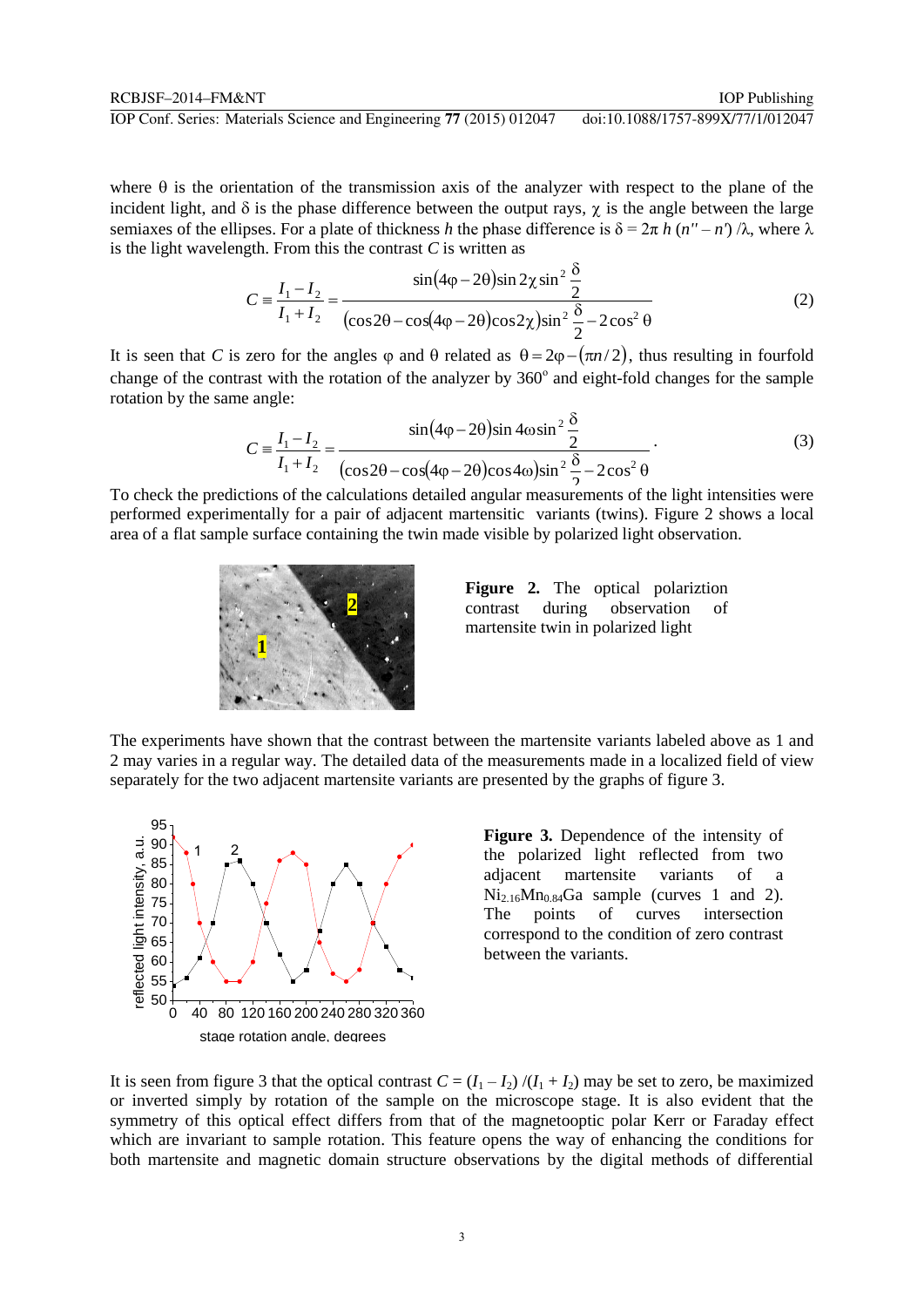polarized microscopy [17, 22]. The differential procedure of [17, 22] starts with a digitized image of the magnetically saturated state. This domain-free image serves as a background which is subtracted from a state containing domain information, so that in the difference image a clear micrograph of the domain pattern is obtained. This procedure is not applicable to FSMA because of great difficulties in obtaining the saturation. Alternatively, for FSMA our data show that it is possible to produce two images of the same field of view and invert the contrast of one of them through rotation of the sample by an angle multiple to 45°. In this way it becomes possible to form a differential pair of images. The resulting effect of such background subtraction is shown figure 4.



**Figure 4**. Polarized optical image of martensitic and magnetic domain structure on a flat surface of  $Co<sub>2</sub>Ni<sub>0.85</sub>Ga<sub>1.15</sub>$  sample. (*a*) original image, (*b*) after background compensation

The left part of figure 4 demonstrates the original image of  $Co_2Ni_{0.85}Ga_{1.15}$  sample with band structure of martensite variants and hardly discernible internal structure. Background subtraction (at the right) demonstrates many-fold increase in the contrast of this internal structure bringing into evidence its relation to the magnetic DS of  $180^\circ$  degree type which is invariant to sample rotation.

## **4. Conclusion**

Polarized light microscopy was applied to study the martensite twin domain structure of ferromagnetic shape memory alloys of the Heusler type. It is shown that due to anisotropic character of the reflection of light in these alloys the polarization optical contrast depende on a number of factors among which is the angular orientation of the sample on the microscope stage. By proper choice of these factors the optical contrast of martensite twins may be either maximized or set to zero or intermediate values. This behaviour is in contrast to that of the magnetooptic polar Kerr effect which is invariant to the rotation of the sample about the normal to the plane of observation. This peculiarity opens ways for manipulating the contrast of polarized light images by their segmentation and using the principles of differential polarized microscopy.

## **References**

- [1] Heczko O, Scheerbaum N and Gutfleisch O 2009 Magnetic shape memory phenomena. In *Nanoscale magnetic materials and applications* (New York: Springer US) pp 399-439
- [2] Thomas M, Heczko O, Buschbeck J, Lai Y W, McCord J, Kaufmann S and Fähler S 2009 Stray‐Field‐Induced Actuation of Free‐Standing Magnetic Shape‐Memory Films *Advanced Materials* **21** 3708-3711
- [3] Vasil'ev A N, Buchelnikov V D, Takagi K, Khovailo V V and Estrin E I 2003 [Shape memory](http://ufn.ru/en/articles/2003/6/a/)  [ferromagnets](http://ufn.ru/en/articles/2003/6/a/) *Physics-Uspekhi* **46** 559–588.